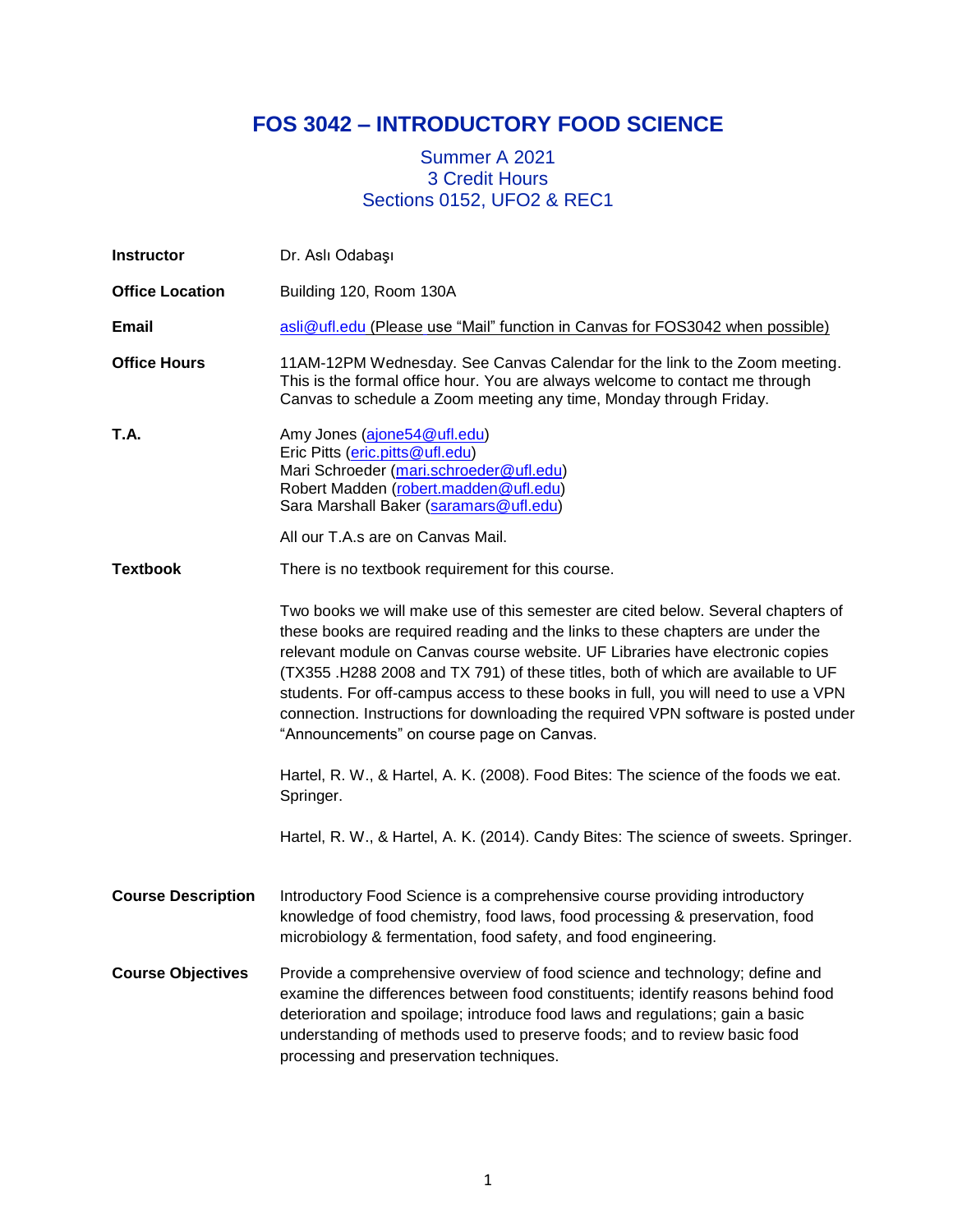**Course Schedule** This course is delivered completely online. Therefore, all students are required to view and study the course content at [http://elearning.ufl.edu/.](http://elearning.ufl.edu/) Course content includes video lectures, slide presentations, additional videos and a selection of chapters (reading assignments) from the books by Hartel and Hartel (cited above). The students are also required to complete the assessments (assignment, quiz and/or exam) during the course of the week (Saturday to Friday) based on the schedule below.

> WEEK 1 – MAY 10 THROUGH MAY 14 View Course Introduction, Syllabus Complete Quiz 1 View Module 1 – Introduction to Food Science View Module 2 – Food Categories & Composition Complete Quiz 2 **ASSIGNMENT 1 OPENS MAY 10 ASSIGNMENT 1 IS DUE MAY 19**

WEEK 2 – MAY 15 THROUGH MAY 21

View Module 3 – Human Nutrition & Food View Module 4 – Water & Acids Complete Quiz 3 View Module 5 – Carbohydrates, Lipids, & Proteins View Module 6 – Color, Flavor, & Texture Complete Quiz 4 Complete Exam 1

WEEK 3 – MAY 22 THROUGH MAY 28 View Module 7 – Food Regulation and Labeling Complete Quiz 5 **ASSIGNMENT 2 OPENS MAY 22** View Module 8i – Food Processing-Introduction View Module 8 – Thermal Processing

Complete Quiz 6

WEEK 4 – MAY 29 THROUGH JUNE 4

View Module 9 – Refrigeration & Freezing View Module 10 – Dehydration & Concentration Complete Quiz 7

**ASSIGNMENT 2 IS DUE JUNE 2**

Complete Exam 2 **ASSIGNMENT 3 OPENS JUNE 3**

WEEK 5 – JUNE 5 THROUGH JUNE 11

View Module 11 – Deterioration, Spoilage, and Fermentations View Module 12 – Food Safety Complete Quiz 8 View Module 13 – Poultry & Eggs View Module 14 – Red Meat & Fish Complete Quiz 9 Complete Exam 3 **ASSIGNMENT 3 IS DUE JUNE 9**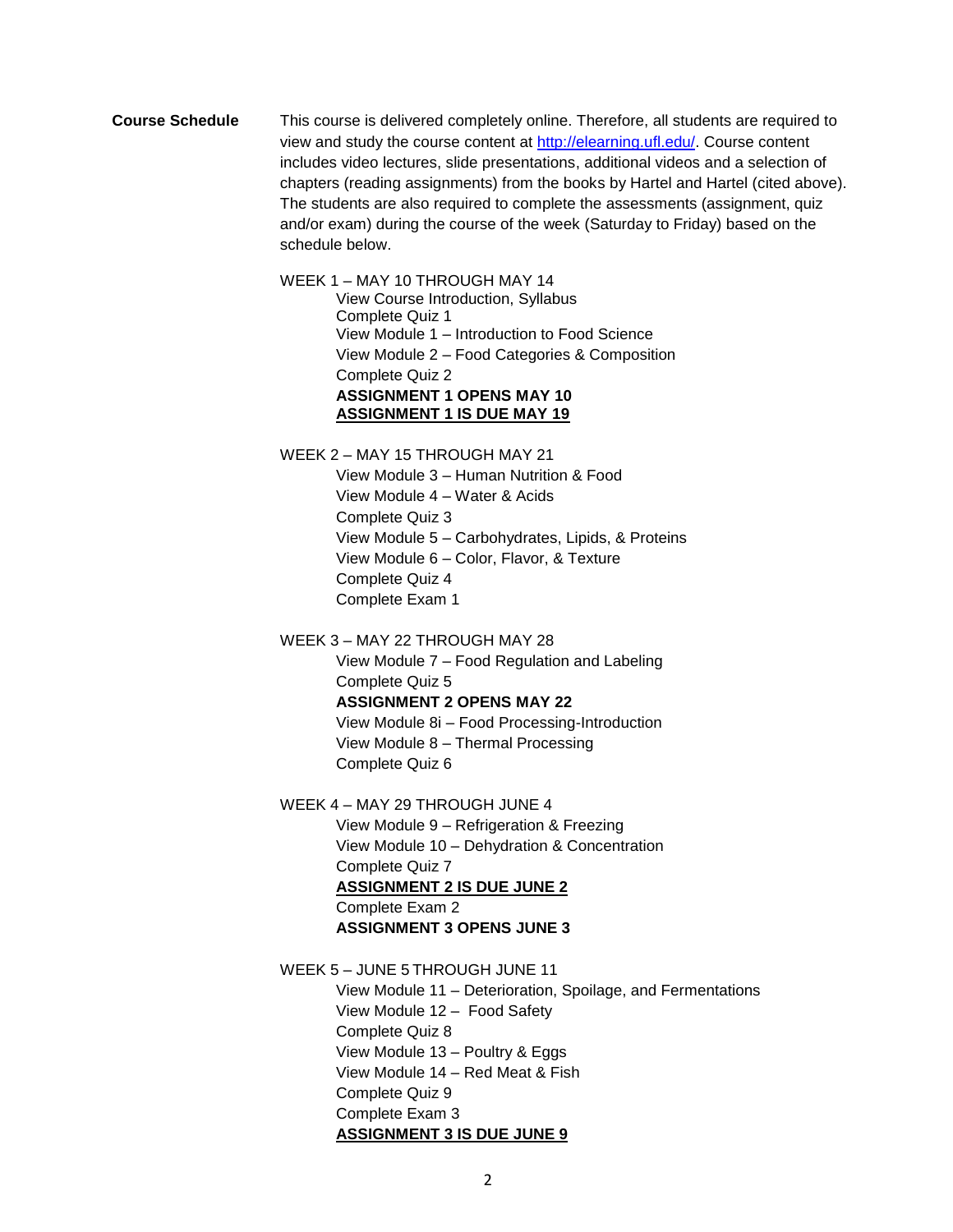## WEEK 6 - JUNE 12 THROUGH JUNE 16

View Module 15 – Fats & Oils View Module 16 – Beverages Complete Quiz 10 Complete Exam 4

# **THE DEADLINE IS WEDNESDAY**

#### **Important Dates**

|                                | <b>OPENS</b>         | <b>DUE</b>      |
|--------------------------------|----------------------|-----------------|
| Quizzes (except for Q1,        | Saturdays            | Fridays         |
| Q10, and HonorLock             |                      |                 |
| <b>Practice Quiz)</b>          |                      |                 |
| <b>HonorLock Practice Quiz</b> | First day of classes | Friday, May 21  |
| Exams (except for Exam 4)      | Saturdays            | Fridays         |
| <b>Exam 4 and Quiz 10</b>      | Saturday, 6/12       | Wednesday, 6/16 |
| <b>Assignments</b>             | Monday, 5/10         | Wednesday, 5/19 |
|                                | Saturday, 5/22       | Wednesday, 6/2  |
|                                | Thursday, 6/3        | Wednesday, 6/9  |

**Class Rules** Instructor or TA will answer email delivered through the "Mail" function in Canvas / elearning every Monday, Tuesday, Wednesday, and Thursday afternoon. *Under special or emergency circumstances, please email Dr. Odabasi at [asli@ufl.edu.](mailto:asli@ufl.edu)*

> This course is delivered completely online. The students are required to view all video lectures and complete the assignments on the course website on Canvas. It is the student's responsibility to have a compatible operating system and a reliable internet connection. The proctoring service used in this course (Honorlock) requires Google Chrome. Therefore, when taking exams the students need to use Google Chrome. UF computer labs on-campus (https://labs.at.ufl.edu/ComputerLabs.php) provide an alternative if you are concerned about your computer and/or your internet connection.

> Exams are timed and proctored (HonorLock). The clock is on the UF Server and once you begin it continues to run even if your system crashes, so try logging back in and call **UF Help Desk at (352) 392-4357** for help. UF Help Desk is available 24/7 for your questions and issues related to Canvas, connectivity and GatorLink accounts, etc.

> Each online distance learning program has a process for, and will make every attempt to resolve, student complaints within its academic and administrative departments at the program level. See http://distance.ufl.edu/student-complaints for more details.

# **Assignments** Assignments, as described on the course webpage at elearning.ufl.edu, are due **MAY 19, JUNE 2, and JUNE 9** and should be submitted as directed. Late submissions will be considered with penalty points only within 3 days that follow the deadline provided an official excuse is documented.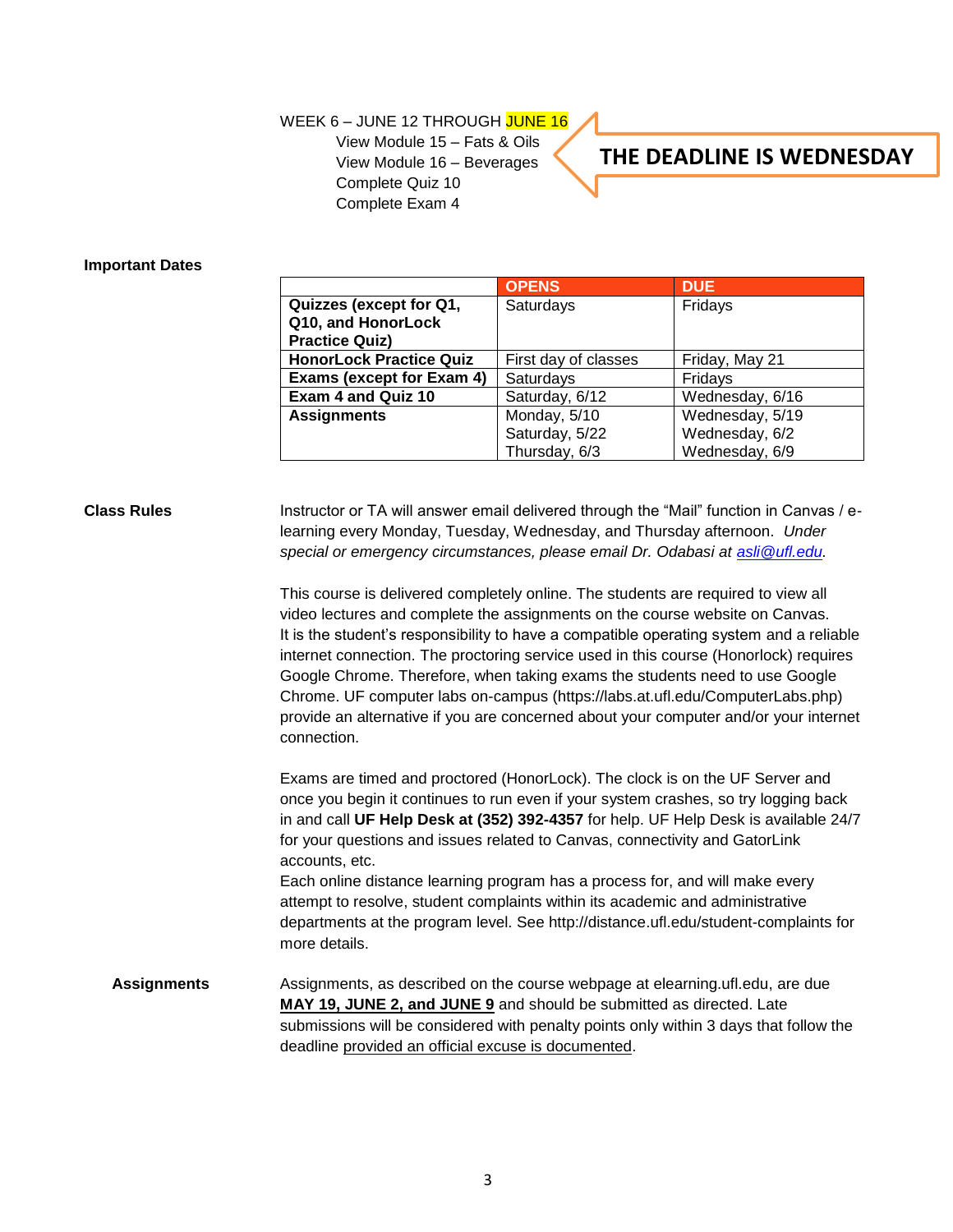# **Examinations 4 EXAMS (Drop Lowest) and 10+1 QUIZZES (Drop Lowest)** Each **EXAM** will be 30 multiple choice questions, worth 1 point each. **EXAMS will open on Saturday at midnight and close the following Friday at 11:59:00 PM.**  Lowest EXAM score will be automatically dropped from grade calculation. EXAMS are timed (50 minutes each).

Each **QUIZ** will be 5 multiple choice questions, worth 1 point each. **QUIZZES will open on Saturday at midnight and close the following Friday at 11:59:00 PM.** Lowest QUIZ score will be automatically dropped from grade calculation. QUIZZES are timed (15 minutes each). You will have 2 attempts for each quiz, the highest of the two grades will be used towards your final grade. The second attempt is optional. If you take a quiz once and want to improve your grade/study some more, you need to complete your second attempt before the deadline for the quiz. Requests for deadline extension for the second attempt will not be considered under any circumstances.

| <b>Test Name</b>  | <b>Modules Covered</b>        |
|-------------------|-------------------------------|
| Quiz 1            | Module 0- Course Introduction |
| Quiz 2            | Module 1, Module 2            |
| Quiz 3            | Module 3, Module 4            |
| Quiz 4            | Module 5, Module 6            |
| Exam 1            | Modules 1-6                   |
| Quiz 5            | Module 7                      |
| Quiz 6            | Module 8i, Module 8           |
| Quiz 7            | Module 9, Module 10           |
| Exam 2            | Modules 7-10                  |
| Quiz 8            | Module 11, Module 12          |
| Quiz 9            | Module 13, Module 14          |
| Exam <sub>3</sub> | Modules 11-14                 |
| Quiz 10           | Module15, Module 16           |
| Exam 4            | Modules 15-16                 |

**Online Proctoring** Honorlock will proctor your exams (Exams 1, 2, 3, 4) this semester. You DO NOT need to create an account, download software or schedule an appointment in advance. Honorlock is available 24/7 and all that is needed is a computer, a working webcam, and a stable Internet connection. To get started, you will need Google Chrome and to download the Honorlock

Chrome Extension. You can download the extension at

[www.honorlock.com/extension/install](http://www.honorlock.com/extension/install)

A practice quiz is available for all students to prepare their computers for the exams; this the 11<sup>th</sup> quiz that counts towards the final letter grade.

When you are ready to take your Honorlock Practice Quiz or any of the exams, log into Canvas, go to your course, and click on the exam. Clicking "Launch Proctoring" will begin the Honorlock authentication process, where you will take a picture of yourself, show your ID, and complete a scan of your room. Honorlock will be recording your exam session by webcam as well as recording your screen. Honorlock also has an integrity algorithm that can detect search-engine use, so please do not attempt to search for answers, even if it is on a secondary device. You will be allowed to use the slides and the required reading from the course page on Canvas. Slides and required reading material may also be printed out for use during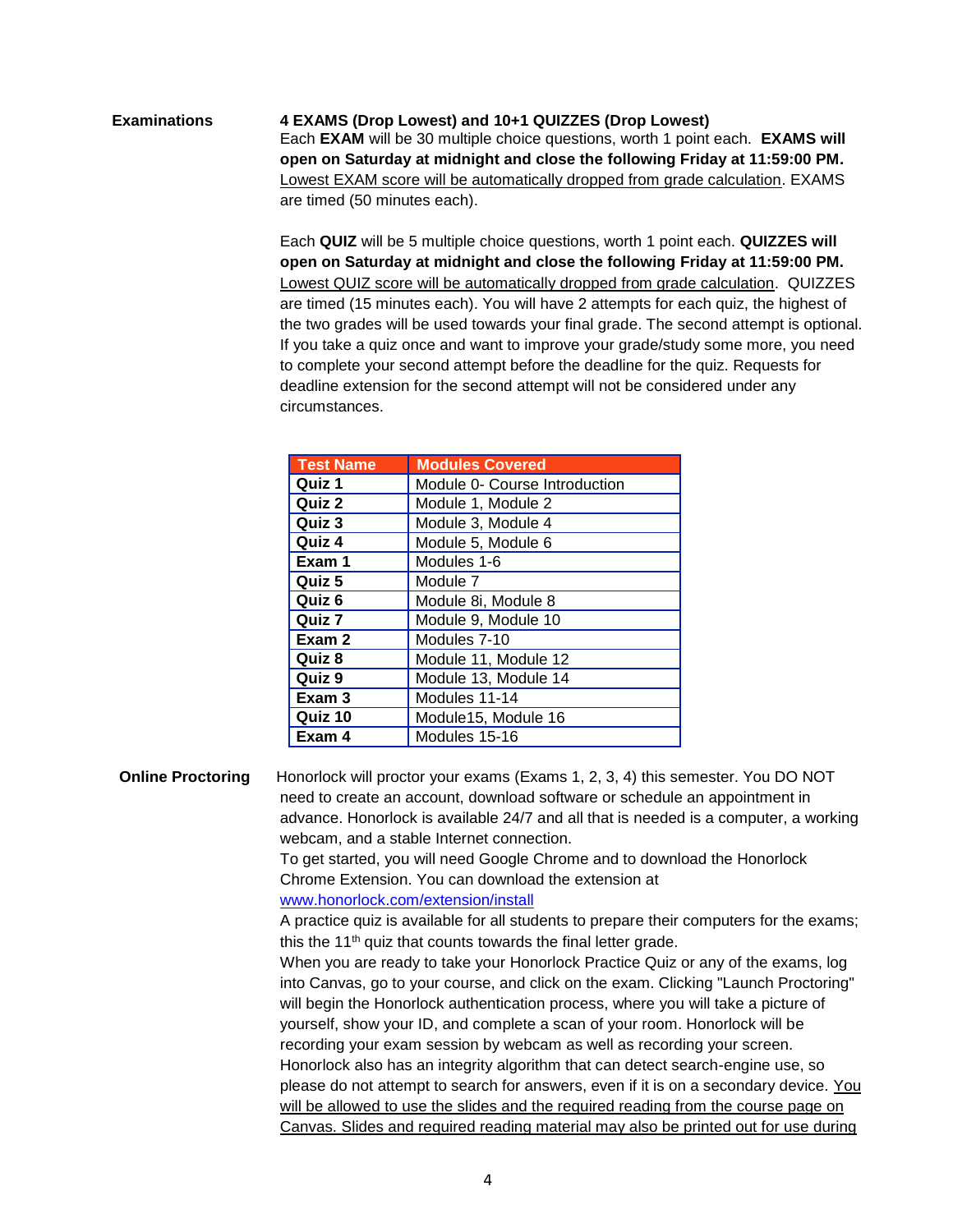the exams. These slide print-outs may have your handwritten notes on them. No other printed or handwritten documents are allowed.

Honorlock support is available 24/7/365. If you encounter any issues, you may contact them by live chat, phone (855-828-4004), and/or email (support@honorlock.com).

### **Grading**

| <b>Assessment</b>               | <b>Points</b> |
|---------------------------------|---------------|
| Quizzes (11 quizzes, 1 dropped) | 50            |
| Exams (4 exams, 1 dropped)      | 90            |
| Assignments                     | 60            |
| Total                           | ∣ 200         |

| <b>Total point grade equivalents</b> |                   |  |
|--------------------------------------|-------------------|--|
| A                                    | 184 to 200 points |  |
| А-                                   | 178 to 184 points |  |
| B+                                   | 172 to 178 points |  |
| в                                    | 166 to 172 points |  |
| <b>B-</b>                            | 160 to 166 points |  |
| $C+$                                 | 152 to 160 points |  |
| $\mathbf c$                          | 146 to 152 points |  |
| $C -$                                | 140 to 146 points |  |
| D+                                   | 132 to 140 points |  |
| D                                    | 126 to 132 points |  |
| D-                                   | 120 to 126 points |  |
| Е                                    | Below 120         |  |

**Grades and Grade Points**

> For information on current UF policies for assigning grade points, see: **<https://catalog.ufl.edu/ugrad/current/regulations/info/grades.aspx>**

### **Absences and Make-Up Work**

The students have one full week to take the exams. Make-ups will only be considered for medical excuses with proper documentation, e.g. a note from the doctor's office.

Requirements for class attendance and make-up exams, assignments and other work are consistent with university policies that can be found at: **<https://catalog.ufl.edu/ugrad/current/regulations/info/attendance.aspx>**

#### **Course Evaluation Process**

Students are expected to provide professional and respectful feedback on the quality of instruction in this course by completing course evaluations online via GatorEvals.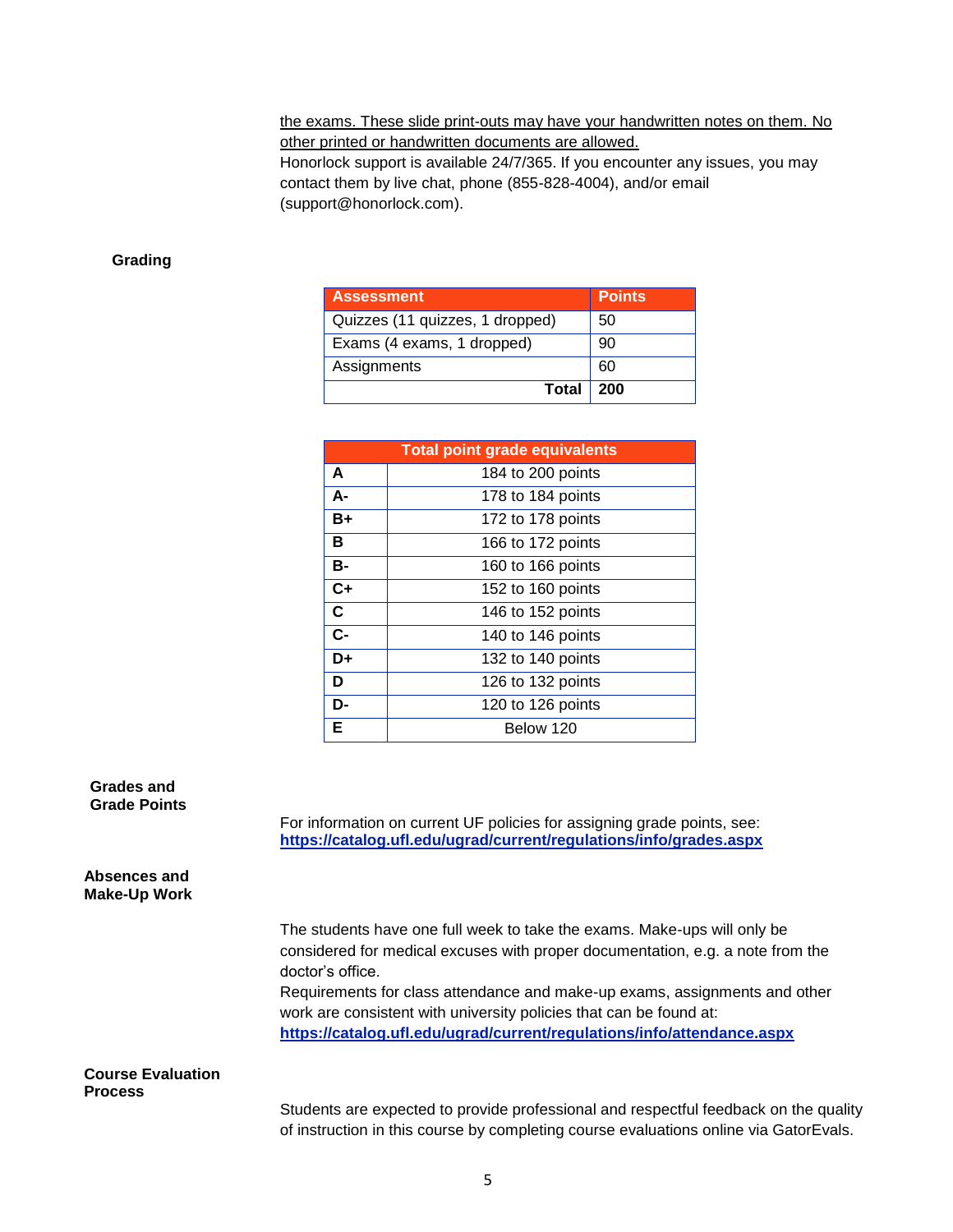|                                                   | Guidance on how to give feedback in a professional and respectful manner is<br>available at https://gatorevals.aa.ufl.edu/students/.<br>Students will be notified when the evaluation period opens, and can complete<br>evaluations through the email they receive from GatorEvals, in their Canvas course<br>menu under GatorEvals, or via <b>https://ufl.bluera.com/ufl/</b> Summaries of course<br>evaluation results are available to students at https://gatorevals.aa.ufl.edu/public-<br>results                                                                                                            |
|---------------------------------------------------|-------------------------------------------------------------------------------------------------------------------------------------------------------------------------------------------------------------------------------------------------------------------------------------------------------------------------------------------------------------------------------------------------------------------------------------------------------------------------------------------------------------------------------------------------------------------------------------------------------------------|
| <b>Academic Honesty</b>                           | UF students are bound by The Honor Pledge which states, "We, the members of the<br>University of Florida community, pledge to hold ourselves and our peers to the<br>highest standards of honor and integrity by abiding by the Honor Code. On all work<br>submitted for credit by students at the University of Florida, the following pledge is<br>either required or implied:                                                                                                                                                                                                                                  |
|                                                   | "On my honor I have neither given nor received unauthorized aid in doing this<br>assignment."                                                                                                                                                                                                                                                                                                                                                                                                                                                                                                                     |
|                                                   | The Honor Code (http://www.dso.ufl.edu/sccr/process/student-conduct-honor-<br>code/) specifies a number of behaviors that are in violation of this code and the<br>possible sanctions. Furthermore, you are obliged to report any condition that<br>facilitates academic misconduct to appropriate personnel. If you have any questions<br>or concerns, please consult with the instructor or TA in this class.                                                                                                                                                                                                   |
| <b>Software Use</b>                               | All faculty, staff and students of the university are required and expected to obey the<br>laws and legal agreements governing software use. Failure to do so can lead to<br>monetary damages and/or criminal penalties for the individual violator. Because<br>such violations are also against university policies and rules, disciplinary action will<br>be taken as appropriate.                                                                                                                                                                                                                              |
| <b>Campus Helping</b>                             |                                                                                                                                                                                                                                                                                                                                                                                                                                                                                                                                                                                                                   |
| <b>Resources</b>                                  | Students experiencing crises or personal problems that interfere with their general<br>well-being are encouraged to utilize the university's counseling resources. The<br>Counseling & Wellness Center provides confidential counseling services at no cost<br>for currently enrolled students. Resources are available on campus for students<br>having personal problems or lacking clear career or academic goals, which interfere<br>with their academic performance.<br>University Counseling & Wellness Center, 3190 Radio Road, 352-392-1575,<br>www.counseling.ufl.edu/cwc/<br><b>Counseling Services</b> |
|                                                   | Groups and Workshops                                                                                                                                                                                                                                                                                                                                                                                                                                                                                                                                                                                              |
|                                                   | Outreach and Consultation<br>Self-Help Library                                                                                                                                                                                                                                                                                                                                                                                                                                                                                                                                                                    |
|                                                   | <b>Wellness Coaching</b>                                                                                                                                                                                                                                                                                                                                                                                                                                                                                                                                                                                          |
|                                                   | U Matter We Care, www.umatter.ufl.edu                                                                                                                                                                                                                                                                                                                                                                                                                                                                                                                                                                             |
|                                                   | Career Resource Center, First Floor JWRU, 392-1601, www.crc.ufl.edu/                                                                                                                                                                                                                                                                                                                                                                                                                                                                                                                                              |
| <b>Services for Students</b><br>with Disabilities |                                                                                                                                                                                                                                                                                                                                                                                                                                                                                                                                                                                                                   |
|                                                   | The Disability Resource Center coordinates the needed accommodations of<br>students with disabilities. This includes registering disabilities, recommending                                                                                                                                                                                                                                                                                                                                                                                                                                                       |